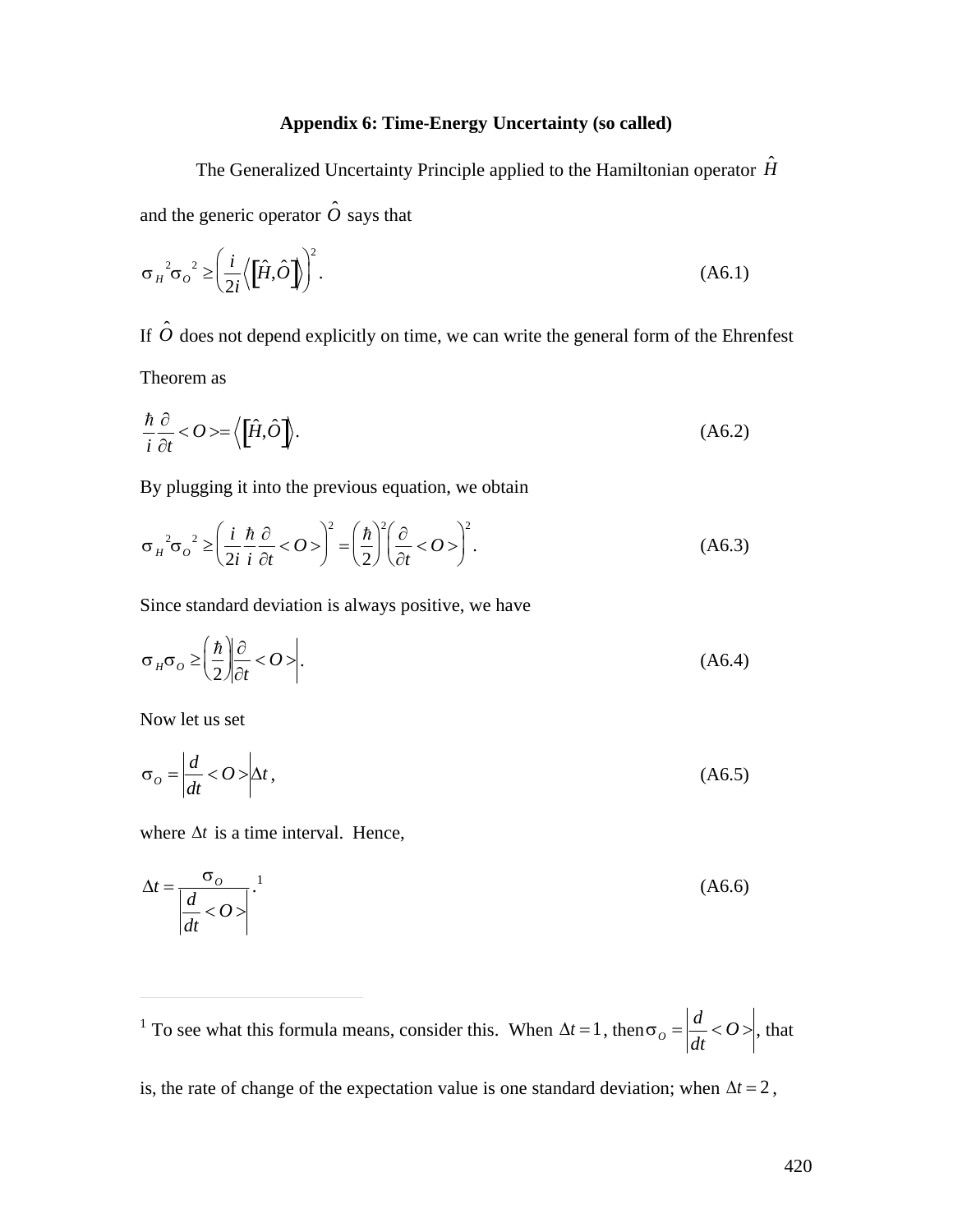By plugging this into the previous equation, we obtain

$$
\sigma_H \Delta t \ge \frac{\hbar}{2},\tag{A6.7}
$$

the Time-Energy Uncertainty Principle (TEUP). The name is misleading because  $\Delta t$  is not the standard deviation of an ensemble of time measurements (there is no operator for time because time is *not* an observable), but the amount of time  $\langle O \rangle$  takes to change by O's standard deviation. TEUP tells us that in an ensemble the smaller  $\sigma$ <sub>H</sub> (the standard deviation of the Hamiltonian of the system, that is, its energy), the larger  $\Delta t$  must be. Hence, when the standard deviation of the energy is small, the system changes slowly and gradually. As an extreme case, in a stationary state  $\sigma_H = 0$  (the returns of energy measurements are always the same), and therefore  $\Delta t = \infty$ , that is, the expectation values are constant. Conversely, if  $\Delta t$  is small (the system changes rapidly), then  $\sigma$ <sub>H</sub> must be large.

Occasionally, TEUP is coupled with the claim that if  $\Delta t$  is the time during which the energy of a system is measured and  $\Delta E$  is the experimental error in the measurement of energy, then

$$
\Delta E \Delta t \ge \frac{\hbar}{2},\tag{A6.8}
$$

 $\overline{a}$ then  $\sigma_o = \frac{1}{2} \left| \frac{d}{dt} < 0 \right|$  $<$  *O* > has changed by at least  $\sigma$ <sub>*O*</sub>, the system has undergone change. By contrast, if  $2\left|dt\right|$  $d$   $\Omega$ *dt*  $\langle O \rangle$ , and so on. So,  $\Delta t$  is the amount of time  $\langle O \rangle$  takes to change by O's standard deviation. Since  $\sigma_0$  represent O's uncertainty, we can be sure that when  $<$  *O* > has not changed by at least  $\sigma$ <sub>*o*</sub>, the measurement discrepancy may be simply due to the probabilistic nature of quantum mechanics.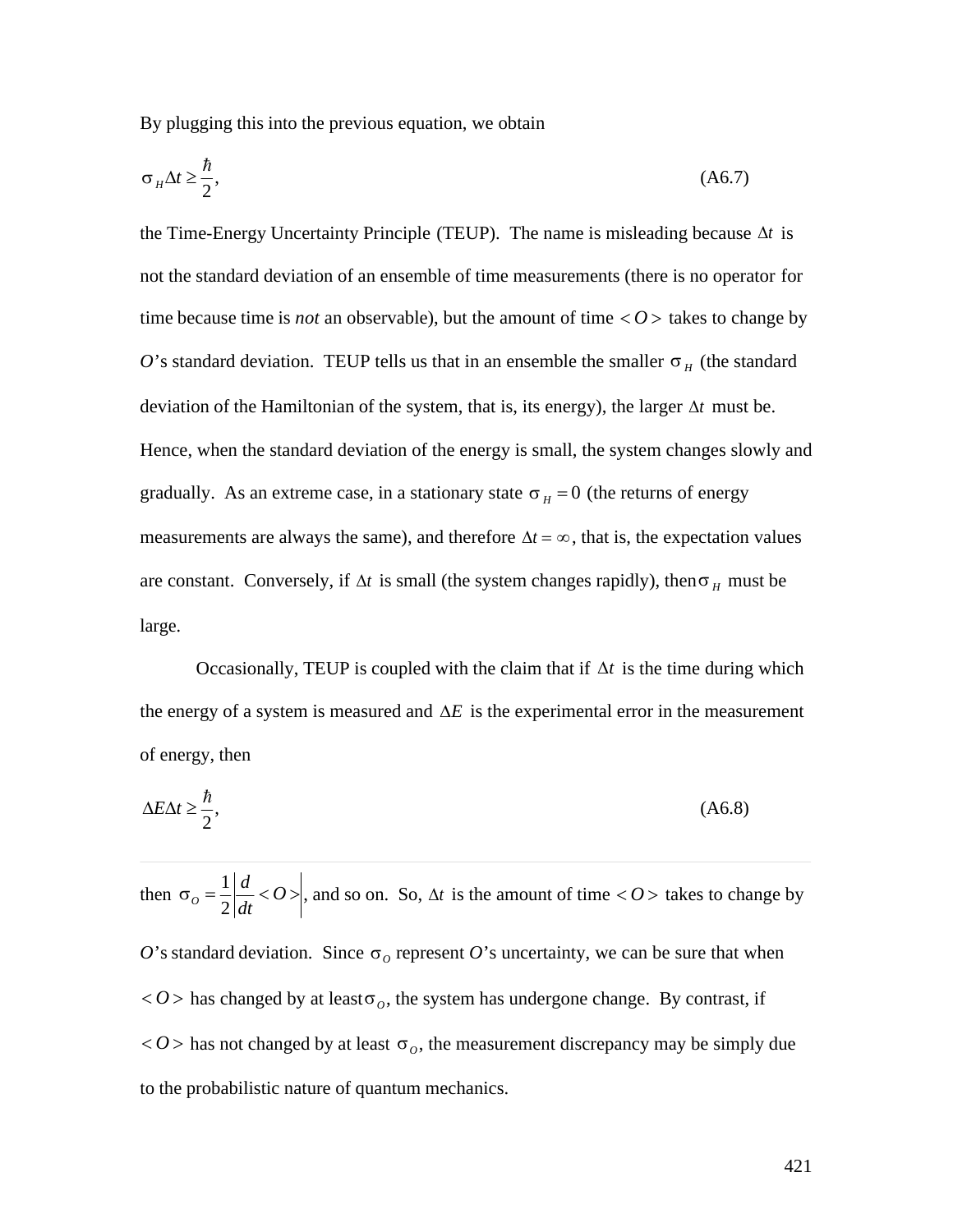which entails that the exact measurement of energy would have to take forever. This association is understandable, since (A6.8) was obtained by Heisenberg via an analysis of a Gedanken experiment with a Stern-Gerlach device. Furthermore, Einstein's criticisms of (A6.8) and Bohr's successful defense of it have become part of the lore of quantum mechanics. However, at best such connection is controversial. For, some have argued that not only quantum mechanics allows the measurement of the energy of a system with arbitrary precision and speed, but (A6.8) is also refuted by several counterexamples (Greenstein, G., and Zajonc, A., (1997): 89-91; Home, D., (1997): 16).

TEUP has some interesting consequences affecting measurement. To a good approximation, when a hydrogen atom decays from an excited stationary state *j* to, say the ground state, it emits a photon whose energy is:

$$
hf = E_j - E_0. \tag{A6.9}
$$

However, in spite of the fact that energies in stationary states should be sharp, it turns out that upon measurement, *not* all photons emitted by the atoms in an ensemble undergoing the same decay have the same energy (the same frequency). Instead, the energies of the emitted photons fluctuate about the predicted value of (A6.9) by  $\Delta E_j$  (called the "width"  $\mathbf{r}$   $\mathbf{r}$ of the *j* state). The reason for the discrepancy is explained by TEUP. Let  $\tau_j$  (called the can say that a Hydrogen atom has in fact gone from the *j* state to the ground state. Then, "natural lifetime" of the state) be the minimum amount of time that must pass before we TEUP becomes

$$
\Delta E_j \tau_j \ge \frac{\hbar}{2}.\tag{A6.10}
$$